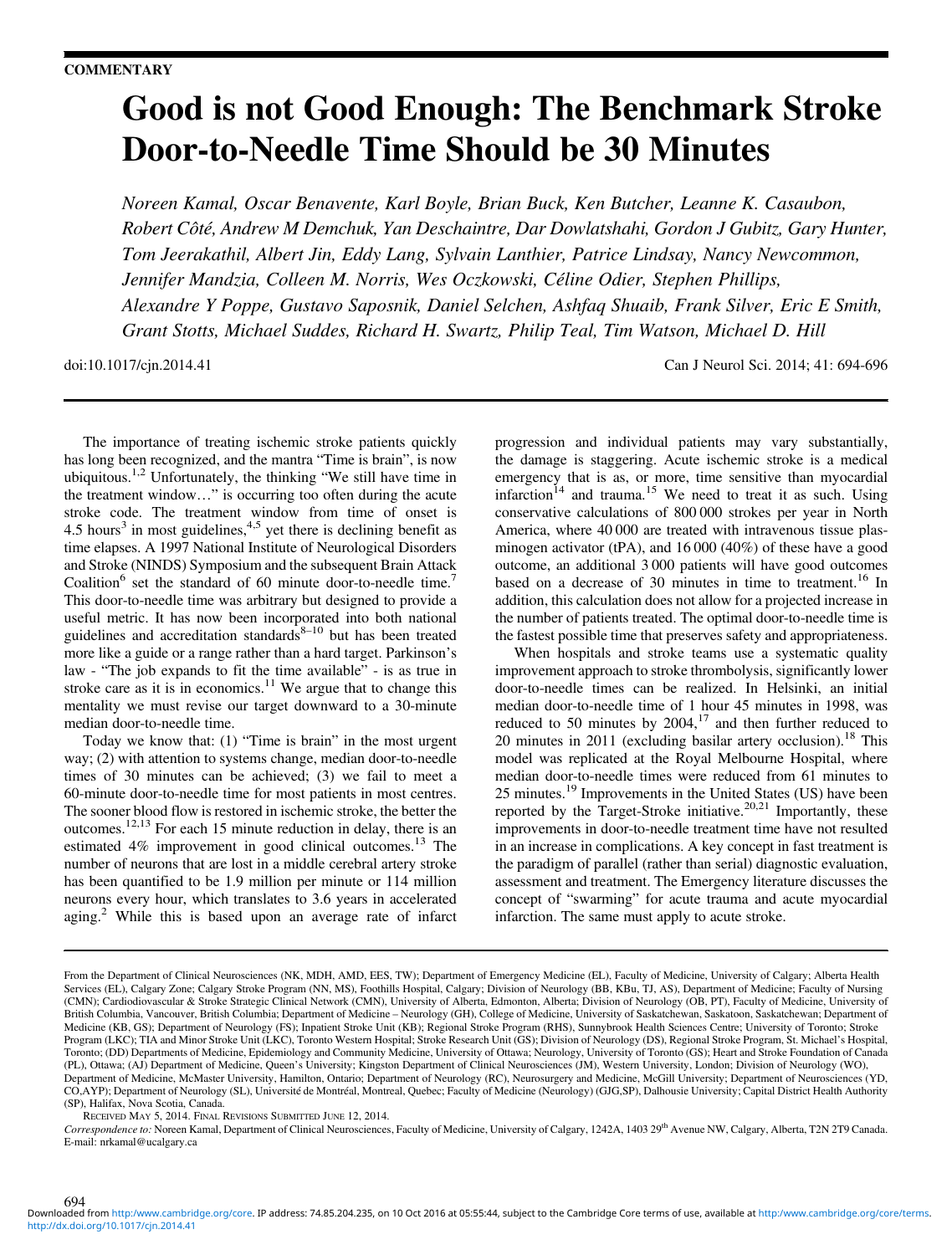## Table: 30 changes to get to 30 minutes

A list of process changes, used at centres across Canada, that may expedite the treatment of acute ischemic stroke with intravenous alteplase

30 Changes to get to 30 minutes: Description of Change

- 1. EMS involvement in decision making. Ante-cubital IV line placement x 2.
- 2. Pre-hospital notification.
- 3. Information gathering on electronic systems (electronic medical record, PACS) while the patient is still in the pre-hospital stage
- 4. Activate ED physicians and nurses at the time of pre-notification.
- 5. Parallel involvement with stroke team for rapid stabilization and transfer to CT. Fan-out paging of the team: STAT Stroke or Code Stroke page.
- 6. Fast (even pre-hospital) patient registration into electronic systems
- 7. Stroke Team includes the ED staff and both are alerted at pre-notification
- 8. Use of standard work assignments in the stroke ED swarm. Swarm operates like a pit-crew with each task done in parallel.
- 9. Establish consistent flow one or two rooms in ED always used as code stroke rooms so team always knows where to go and room set up to facilitate treatment
- 10. Standardized code stroke note-taking or documentation forms to facilitate information gathering "on the fly"
- 11. Do not place foley catheter in ED; this can be done after tPA is delivered
- 12. Large digital timer adhered to the stretcher from the moment of arrival to show the team the time going by
- 13. Laboratory and CT ordered and informed at pre-notification
- 14. Standard stroke protocol CT imaging programming
- 15. No requirement to wait for creatinine prior to imaging
- 16. Advanced imaging reserved for uncertain cases only
- 17. Patients transferred directly from triage to the CT table from the ambulance stretcher
- 18. Do not wait for formal radiology report
- 19. Do not wait for report of blood test unless there is a specific situational reason (eg. known use of warfarin)
- 20. Use CT table to obtain the patient weight (if available)
- 21. tPA delivered in CT immediately after imaging
- 22. Brief huddle after tPA is administered with the stroke team, ED staff and EMS to discuss what went well and how to improve the process
- 23. Physician and leadership engagement
- 24. Targeted continuing professional education
- 25. Informing/updating every member of the team (EMS, ED, MD, RN, students, technicians laboratory) about the value of reducing door-to-needle times.
- 26. Regular distribution of reports for DTN times
- 27. Engagement of hospital and departmental administration
- 28. Recognition and reward for rapid thrombolysis
- 29. Pin recognition program for team members treating patients in under 20 or 30 minutes
- 30. Coffee cards for nurses involved in program change for rapid CT and door-to-needle cases

EMS = emergency medical services; IV = intravenous; PACS = picture archive and retrieval system; ED = Emergency department; CT = computed tomography; tPA = tissue plasminogen activator; STAT = "immediately" (used in medical contexts from latin "statim"); Code = requiring a team of providers to rush to the specific location and begin immediate treatment; MD = Medical Doctor; RN = Registered Nurse; DTN = Door-to-Needle

In Canada, comprehensive stroke centres have been able to achieve similar reduction in door-to-needle time. In Calgary, as a result of a six-sigma quality improvement process, the stroke team's median door-to-needle time was reduced to 32 minutes  $(range-11-121\,min)$  from 52 minutes (range 6-193 min). Comparable magnitude improvements have been seen in Montreal (median 54 min reduced to 30 min), Ottawa (median 74 min reduced to 37 min) and at other Canadian stroke centres. However, both the US and Canada have globally failed to meet the 60-minute door-to-needle target. Results from the American Heart Association "Get With the Guidelines" data show that only 26.6% of patients received tPA within 60 minutes of arriving at a hospital.<sup>22</sup> In Canada, results from the 2011 national stroke audit on quality of stroke care showed that only 34% of patients had a door-to-needle time equal to or less than 60 minutes. $3$ 

To improve we can learn from success. The process changes that were employed by the groups in Helsinki, Melbourne and our groups in Canada are not novel. [Table] These groups have simply recognized the urgency in hyper-acute stroke care of ischemic stroke. They developed processes to ensure this mindset permeates to Emergency Medical Services (EMS), Emergency Department, and stroke team. They have worked in parallel as a team. Based on results from these groups, we ask: How long does it take to administer tPA? Is a median 60-minute door-to-needle time acceptable? Internationally, other professional groups have

recognized that, globally, we are not treating stroke fast enough. [22,24](#page-2-0)

We are calling for an aggressive update of our targets as a necessary step to better patient care. Today we should set a door-to-needle benchmark at a 30-minute median (60-minute  $95<sup>th</sup>$  percentile). To achieve a system where  $95\%$  of patients get treated within 60 minutes, where patients are treated with the fastest possible door-to-needle time, we need a median door-to-needle time of 30 minutes. Systems that aim for and achieve this target will have engineered their processes to allow for predictable and unavoidable variance due to patient factors that can necessarily delay treatment. Centres that can achieve these results will see more of their patients walking out of hospital and will have met an essential criterion for being named a top stroke centre.

This target is not easy but it is demanded by the immutable biology of the disease. These efforts will require ongoing efforts to maintain success. Key implications of such a change could include centralization of acute stroke care to specialized centers where this makes sense geographically, increased use of tele-medicine,<sup>[25](#page-2-0)</sup> a strong emphasis on training to avoid treatment of stroke mimics, and more careful and discriminative use of diagnostic imaging. Success will be achieved in different ways at different centres. For our patients, let us commit to reducing delays in stroke thrombolysis and set a new standard for ischemic stroke treatment.

695 Volume 41, No. 6 - November 2014<br>Downloaded from <http:/www.cambridge.org/core>. IP address: 74.85.204.235, on 10 Oct 2016 at 05:55:44, subject to the Cambridge Core terms of use, available at http:/www.cambridge.org/cor <http://dx.doi.org/10.1017/cjn.2014.41>